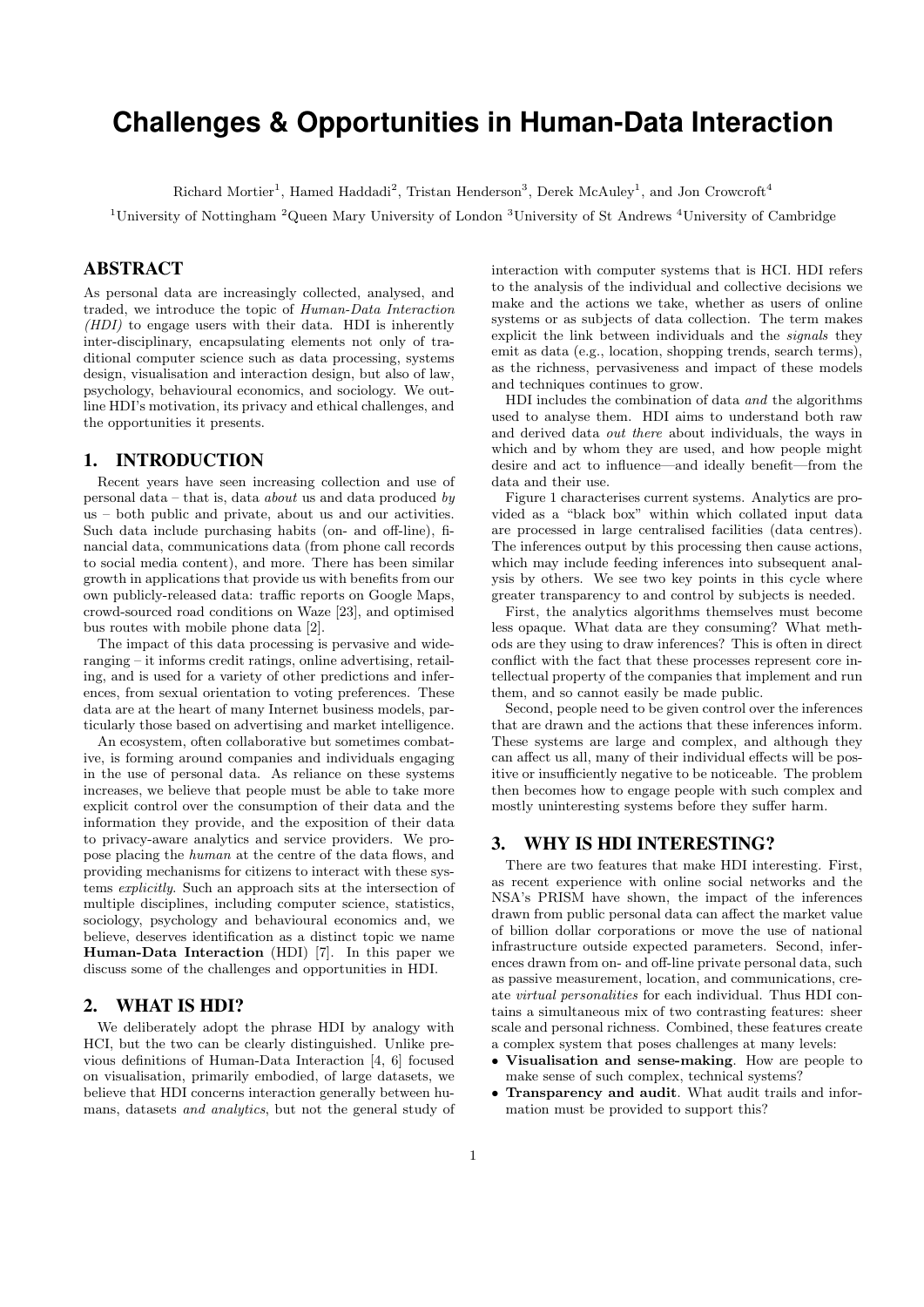- Privacy and control. How can the resulting audit data be used to enable interaction around control of access to and processing of data?
- Analytics and commerce. How can analysis algorithms be made transparent to users while retaining their protected commercial status?
- Data to knowledge. How can the vast amount of data be used to both benefit individuals and let society exploit the wealth of information offered by shared data?

# 4. WHAT CAN WE DO ABOUT IT?

What are the implications of HDI? How should researchers engage with HDI? The following existing domains clearly intersect with HDI; no doubt there are many others.

HCI & Data Visualisation. As discussed above, HCI clearly overlaps with HDI, particularly in topics relating to data visualisation. Many of the concepts and datasets that motivate the need for HDI are rather abstract: enabling subjects to interact naturally with their data and the algorithms processing them is an important goal. Some existing work in this space uses embodied allegories to support the design of meaningful Embodied Interactions [\[6,](#page-2-4) [4\]](#page-2-3).

Analytics. For industry, perhaps the most important aspect of personal data use is analytics. As new sources of Big Data arise, characterised by volume, variety, and velocity [\[5\]](#page-2-6), new analytics methods will arise, with resultant effects for how users should interact and interpret these data. One growing source of such data is the Internet of Things (IoT), which will create increasing amounts of ambient data from our urban environment [\[25\]](#page-2-7). Recent interest in the Quantified Self [\[20\]](#page-2-8) also relies on data collation and analytics about physical activity, dietary data, sleep patterns, and so forth.

Privacy & Security. Outdated regulation, coupled with cultural differences in service provision and online behaviour, has resulted in a wave of strong user reactions in response to political events and industrial developments in the Big Data Analytics era. In reaction to this trend, individuals, governments, privacy advocates, industry, and regulators have been fiercely fighting their corners concerning collection, use, trade, and retention of personal information.

Social Psychology. Individuals' decision making can be manipulated in many ways, e.g., by altering the choices available and the order in which they are presented [\[22\]](#page-2-9). Interaction with online content is also affected by the way in which information is presented. Even in population-scale Big Data industries, the human factors of judging ambiguities and cross-referencing terms across social and cultural boundaries remain key elements [\[13\]](#page-2-10).

Behavioural Economics. Access to the Internet is increasingly seen as a human right [\[24\]](#page-2-11). The Internet's open, non-discriminatory shared nature has thus been of central interest to a number of advocacy groups. Changes in access to data often cause Internet activism, sometimes leading to political and regulatory change, e.g., the 2013 ITU voting case on Internet Governance [\[10,](#page-2-12) [15\]](#page-2-13). We need to understand how recent behavioural targeting advances in advertising have affected the personal data collection ecosystem.

## 5. FUTURE DIRECTIONS

Our thesis is that HDI is worthy of treatment as a distinct topic of research, and this review has covered a number of facets of the HDI ecosystem. Though HDI is not necessarily

about Big Data, it depends indirectly on understanding the potential biases and inaccuracies in Big Data where it concerns people, where the sheer quantity of data is sometimes confused with quality [\[3\]](#page-2-14). The current regulatory situation around use of big personal data is far from acceptable, a point to which bodies such as the EU and the UK Parliament are now beginning to respond [\[8\]](#page-2-15). Ultimately, HDI places humans in their rightful place, not as mere stakeholders in this system but at its very centre. Study of HDI thus provides a framework within which to address many related issues, for example:

- developing mechanisms to improve data quality and data processing algorithms, and to give people control over lifetime, scope and visibility of their personal data;
- as a pre-requisite for many such mechanisms, how to make our data available in a machine-friendly form so that it can readily be processed by code rather than only inspected visually via webpages; note that challenges here include not only how best to structure and represent such heterogeneous data, but also issues concerning licensing and informed consent in giving others access to our personal data, where we can benefit from releasing such data;
- realising Personal APIs [\[17\]](#page-2-16), enabling voluntary participation in information marketplaces [\[1,](#page-2-17) [11\]](#page-2-18);
- reconciling such use and control of personal data with a regulatory push to Open Data [\[19\]](#page-2-19);
- creating and promoting novel approaches to use of shared personal data to offer insight and information both to individuals and society, while respecting privacy;
- understanding the many complex and subtle ethical and legal issues surrounding use of big personal data, giving meaning to mechanisms such as the right to be forgotten;
- addressing the broader societal implications of having such rich personal data available at scale, able to be gossiped across the globe in milliseconds; in particular, how we can build geo-social controls over visibility of our data to help people avoid offence, embarrassment and worse;
- reworking conceptions of informed consent from its current intolerable state [\[9,](#page-2-20) [14\]](#page-2-21), supporting the regulatory push for transparency into value of personal data in the information economy;
- understanding the *contextual integrity* [\[18\]](#page-2-22) of uses of our personal data, and how this impacts services [\[21\]](#page-2-23) and new uses of our data both for research and business [\[16\]](#page-2-24);
- and, ultimately, stopping the downward trajectory of economic value in the information age [\[12\]](#page-2-25), avoiding disproportionate economic power concentrating in the data aggregators' hands.

The way many services are currently deployed and monetised encourages us all to trade eyeball time for "free" services, resulting in the enormous valuations accorded companies such as Facebook and Google due to the massive quantities of data about us they already have and continue to accumulate. Addressing the above challenges can begin to level the playing field between us, the users farmed for our data, and our would-be data overlords who gather and exploit our data.

Acknowledgements. We thank Ian Brown, Laura James, Tom Rodden, Dirk Trossen, and QMUL Cognitive Science research group members for their feedback on earlier drafts of this paper; and RCUK (Horizon hub, EP/G065802/1; CREATe,  $AH/K000179/1$ ; and IT as a Utility Network+,  $EP/K003569/1)$  for funding.